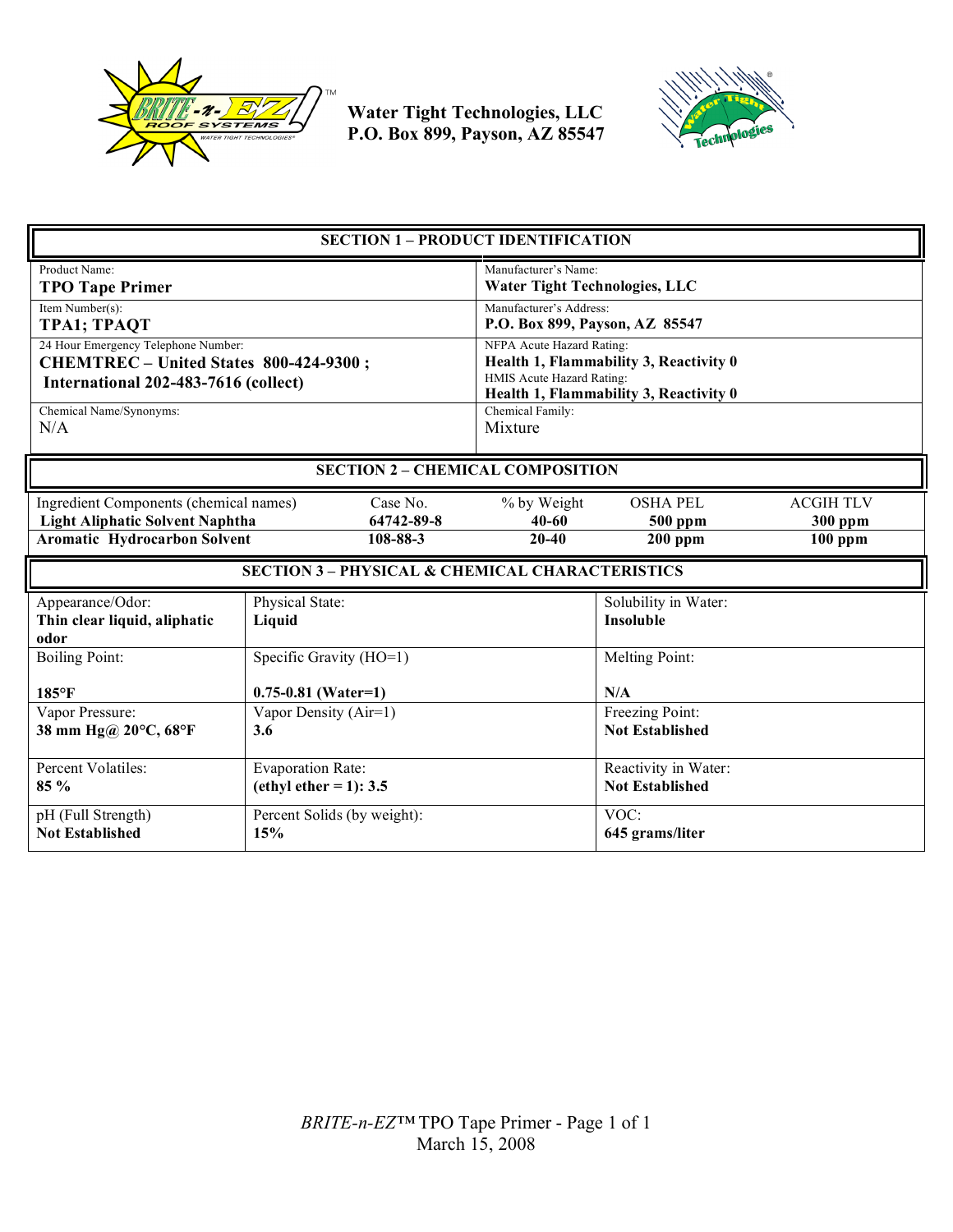



| <b>SECTION 4- FIRE &amp; EXPLOSION HAZARD DATA</b>            |                                                                    |  |
|---------------------------------------------------------------|--------------------------------------------------------------------|--|
| Flash Point:                                                  | Flammable Limits (in air):                                         |  |
| <b>18° F TCC</b>                                              | <b>LEL: 1.2%; UEL: NA</b>                                          |  |
| Extinguishing Media:                                          | Fire Fighting Procedures:                                          |  |
| Dry chemical, carbon dioxide, water fog or foam. Water should | Treat as "Class B" fire. Limit fire fighting to those trained to   |  |
| be used to keep fire exposed containers cool.                 | do so. If a leak or spill has ignited, use water stray to disperse |  |
|                                                               | the vapors and to protect the men attempting to stop the leak.     |  |
|                                                               | Minimize breathing gases, vapor, fumes or decomposition            |  |
|                                                               | products. Use supplied-air breathing equipment for enclosed        |  |
|                                                               | or confined spaces or as otherwise needed.                         |  |
| Hazardous Decomposition Products:                             | Special Fire & Explosion Hazards:                                  |  |
|                                                               | Flammable liquid. Vapors are heavier than air and can flow         |  |
| Carbon Dioxide, Carbon Monoxide, acrid smoke and irritating   | along surfaces to ignition sources and flash-back. Keep work       |  |
| fumes.                                                        | areas free from open flames, sparks, hot metal surfaces and        |  |
|                                                               | other sources of ignition. Ground objects prone to static          |  |
|                                                               | electricity.                                                       |  |
| Method Used:                                                  | Auto-Ignition Temperature:                                         |  |
| Estimate based on the flash point of the most volatile        | <b>Not Established</b>                                             |  |
| component.                                                    |                                                                    |  |

| <b>SECTION- 5 HEALTH HAZARD DATA</b>                                                                                                                                                                                                                               |                                                                                                                                                                                                                                                                                                                                                                                                                                                                                      |  |  |  |
|--------------------------------------------------------------------------------------------------------------------------------------------------------------------------------------------------------------------------------------------------------------------|--------------------------------------------------------------------------------------------------------------------------------------------------------------------------------------------------------------------------------------------------------------------------------------------------------------------------------------------------------------------------------------------------------------------------------------------------------------------------------------|--|--|--|
| Permissible Exposure Limit:<br><b>Not Established</b><br>Effects of Overexposure:<br><b>Medical Conditions Aggravated By Exposure.</b><br>Toxic fumes may be released during fire. Exposure to fumes may<br>aggravate pre-existing eye, lung, and skin conditions. | Signs and Symptoms of Exposure:<br>Eye contact may cause severe eye irritation, redness, tearing<br>and blurred vision. Prolonged skin contact may cause<br>irritation, dermatitis and drying of the skin. Prolonged<br>inhalation of vapors may cause irritation of the respiratory<br>tract. Intentional misuse by deliberately concentrating and<br>inhaling vapor may be harmful or fatal. Ingestion can cause<br>gastrointestinal irritation, nausea, vomiting and or diarrhea. |  |  |  |
| Acute:<br>Irritation to eyes, lungs, and mucous membranes<br>Chronic:<br>Includes all potential carcinogens present $\omega$ 0.1% or greater.<br>Prolonged or repeated contact with skin can cause moderate<br>irritation, dermatitis.                             | Chemical Listed as a Carcinogen (or Potential Carcinogen):<br>National Toxicology Program: NO<br>L.A.R.C. Monographs:<br>NO.<br>OSHA:<br>NO.                                                                                                                                                                                                                                                                                                                                         |  |  |  |

Emergency & First Aid Procedures:

Eye Contact:

Inhalation:

**Hold eyes open and flush immediately with a gentle stream of water for at least 15 minutes. Seek medical attention.** Skin Contact:

**Wash with soap and water. Get medical attention if irritation persists.**

**Remove to fresh uncontaminated air. Administer oxygen or artificial respiration, if necessary. Seek medical attention.** Ingestion:

**Consult a Physician. DO NOT INDUCE VOMITING**

Primary Route of Entry:

**Inhalation, skin absorption, ingestion and eye contact.**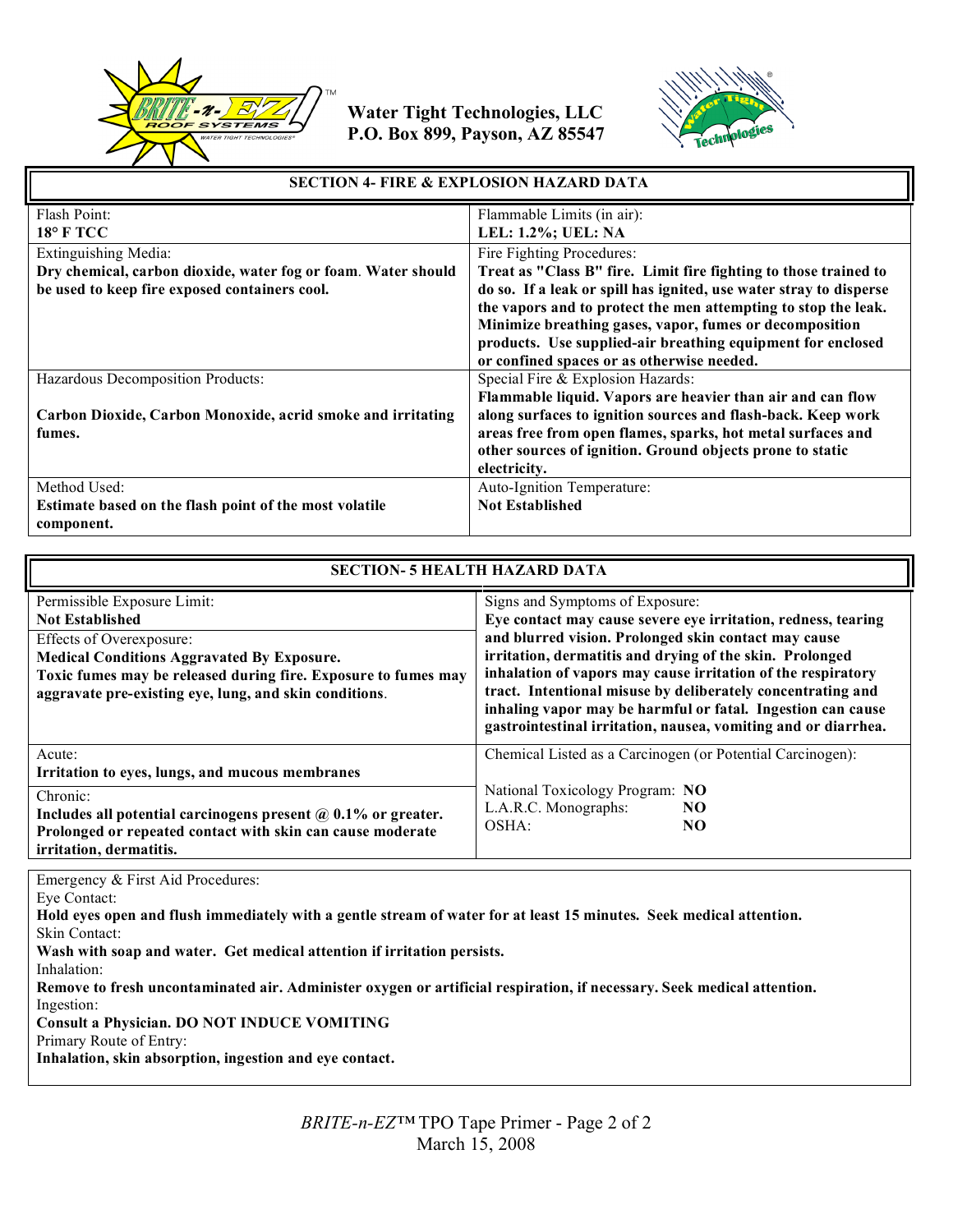



| <b>SECTION 6 - REACTIVITY DATA</b>                                                                                                                                                                                                                                                                                                                                                                                                                                                                                                                                                                                                                                                                                                   |                                                                                         |  |  |  |
|--------------------------------------------------------------------------------------------------------------------------------------------------------------------------------------------------------------------------------------------------------------------------------------------------------------------------------------------------------------------------------------------------------------------------------------------------------------------------------------------------------------------------------------------------------------------------------------------------------------------------------------------------------------------------------------------------------------------------------------|-----------------------------------------------------------------------------------------|--|--|--|
| Stability:<br>Stable at ambient temperatures and pressures                                                                                                                                                                                                                                                                                                                                                                                                                                                                                                                                                                                                                                                                           | Incompatibility:<br>Avoid strong oxidizing agents.                                      |  |  |  |
| Hazardous Decomposition Products:<br>In the event of partial combustion, fumes, smoke, carbon<br>monoxide, aldehydes, and other decomposition products may be<br>released.                                                                                                                                                                                                                                                                                                                                                                                                                                                                                                                                                           | Hazardous Polymerization:<br>Will not occur.                                            |  |  |  |
| Conditions to Avoid:<br>Open flames, sparks, and closed areas that restrict adequate ventilation.                                                                                                                                                                                                                                                                                                                                                                                                                                                                                                                                                                                                                                    |                                                                                         |  |  |  |
| <b>SECTION 7 - SPILL OR LEAK PROCEDURES</b>                                                                                                                                                                                                                                                                                                                                                                                                                                                                                                                                                                                                                                                                                          |                                                                                         |  |  |  |
| Steps to be taken in case material is released or spilled:<br>Small spill:<br>Shut off and eliminate all ignition sources. Control the source of the spill if it is sale to do so. Ventilate areas to prevent vapor<br>accumulation. Restrict access by unauthorized personnel. Absorb spilled product with vermiculite or other absorbent material.<br>Shovel or scoop into a sealable container for disposal. Keep product clear of sewers, water, or extensive land areas. Assure<br>conformity with applicable government regulations. Avoid static electricity build-up by grounding a fixed equipment and transfer<br>containers. Use personal protective equipment as outlined below.<br>Large Spill:<br>Same as small spill. |                                                                                         |  |  |  |
| Waste Disposal Method:<br>Dispose of as a hazardous waste in accordance with EPA/RCRA regulations 40CFR261 21: Ignitability                                                                                                                                                                                                                                                                                                                                                                                                                                                                                                                                                                                                          |                                                                                         |  |  |  |
| <b>SECTION 8 - SPECIAL PROTECTION</b>                                                                                                                                                                                                                                                                                                                                                                                                                                                                                                                                                                                                                                                                                                |                                                                                         |  |  |  |
| <b>Respiratory Protection:</b><br>In areas with inadequate ventilation, the use of a NIOSH-<br>Certified respiratory protection for organic vapor is<br>recommended.                                                                                                                                                                                                                                                                                                                                                                                                                                                                                                                                                                 | Eye Protection:<br>Safety glasses with side shields.                                    |  |  |  |
| Protective Gloves:<br>Polyvinyl alcohol, nitrile rubber, or neoprene gloves are<br>recommended to prevent skin contact. Buna-N if needed.                                                                                                                                                                                                                                                                                                                                                                                                                                                                                                                                                                                            | Other Protective Equipment:<br>Wear impervious clothing and boots if contact is likely. |  |  |  |
| Ventilation:<br>Provide adequate ventilation to maintain airborne concentrations below OSHA PELs.                                                                                                                                                                                                                                                                                                                                                                                                                                                                                                                                                                                                                                    |                                                                                         |  |  |  |
| <b>SECTION 9 - SPECIAL PRECAUTIONS OR OTHER COMMENTS</b>                                                                                                                                                                                                                                                                                                                                                                                                                                                                                                                                                                                                                                                                             |                                                                                         |  |  |  |
| Storage/Handling:<br>Store in cool, dry, well ventilated facility. Store and use away from all sources of sparks, direct heat and ignition. Keep containers<br>closed when not in use. Vapors of this material are heavier than air and will collect in low or confined areas. Empty containers can<br>contain explosive vapors. Bond and ground all fixed and transfer equipment.<br>Other Precautions:<br>Provide adequate ventilation and avoid prolonged or repeated contact with the skin. Wash with soap and water after contact.<br>Work/Hygienic Practices:                                                                                                                                                                  |                                                                                         |  |  |  |

**Maintain good personal hygiene practices. Wash contaminated clothing before reuse. Do not eat, drink, or smoke in work areas. Wash exposed skin before eating, drinking, smoking, or applying cosmetics**.